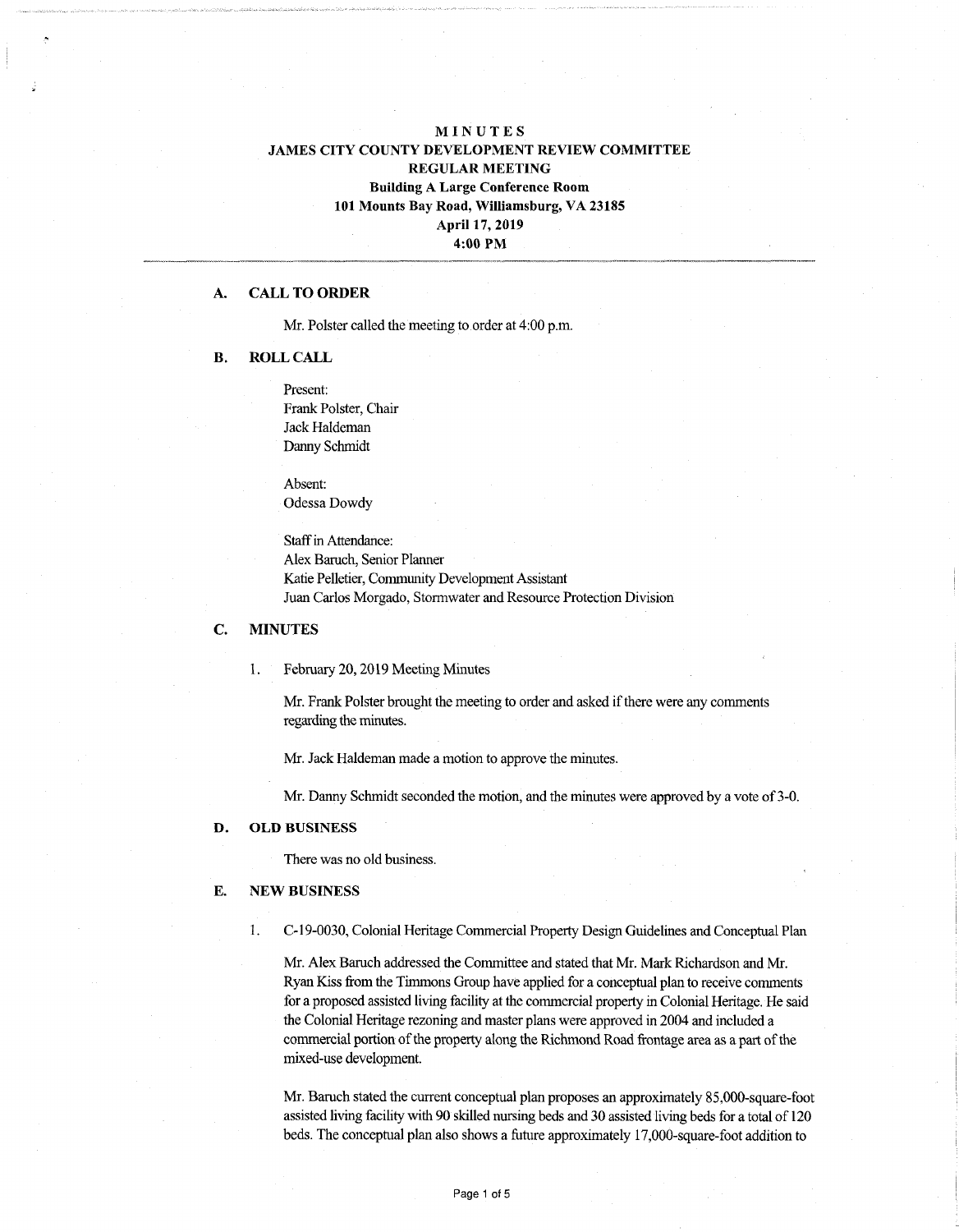the assisted living facility.

Mr. Baruch told the Committee there is no decision or vote being made atthe meeting about the application. He said the applicants have a presentation, and they are both available for any questions from the Committee.

Mr. Haldeman asked ifthe open space requirements for mixed use were incorporated on the property.

Mr. Baruch replied the open space requirement applies to the entire Colonial Heritage property and does not necessarily need to be shown on the parcels under consideration.

Mr. Polster asked Mr. Baruch to explain how the design guidelines for the assisted living facility are developed.

Mr. Baruch stated that the proffers specify different categories to be addressed within the design guidelines. He said the requirement for design guidelines is in die proffer document under the heading "Development Plans," and each phase of development must show how it meets the design guidelines. Mr. Baruch said the Planning Director, in conjunction with this conceptual plan and a 2017 conceptual plan for the same proposal, has given specific guidance for the design elements desired which might lead to approval of the overall design guidelines.

Mr. Polster asked whether the design guidance is part of the County Code.

Mr. Baruch answered no. He said that planning directors establish the overall design guidance for the County over time to provide developers a framework for building design guidelines into the proffers.

Mr. Polster asked ifthe applicants would provide design guidelines at a later meeting.

Mr. Baruch said design guidelines must first be approved by the Planning Director, butthe Committee evaluates how the developers comply with the design guidelines.

Mr. Polster asked to view what is available regarding any preliminary design guidelines for the site. He then invited the applicants to speak.

Mr. Jeff Stodghill, President of PMA Architecture, stated that Virginia Health Services is under contract to purchase the property and hopes to ascertain how development could be located on the property, how it would serve their needs, and how they can meet County development requirements. He referenced conceptual illustrations which he said demonstrate their notion of massing, giving character, having traditional themes, and introducing a mixture of materials such as brick and siding.

Mr. Stodghill said that while they do not have a full and complete building design, there are portions submitted to give a strong sense of the size. He explained that the tall portion is the three-story assisted living wing. Mr. Stodghill stated they hope to create architecture of interest that has an identity and is visible and readable from Richmond Road. He said they hope to make it consistent with the character of James City County and themes of historic Colonial Williamsburg. Mr. Stodghill told the Committee they continue to develop the concept and hope to incorporate comments and feedback into the final development.

Mr. Stodghill stated that Virginia Health Services wants the facility to be identifiable from Richmond Road. He noted the rear property elevation is fairly low and said they are studying how grading might help increase the elevation. Mr. Stodghill acknowledged that the County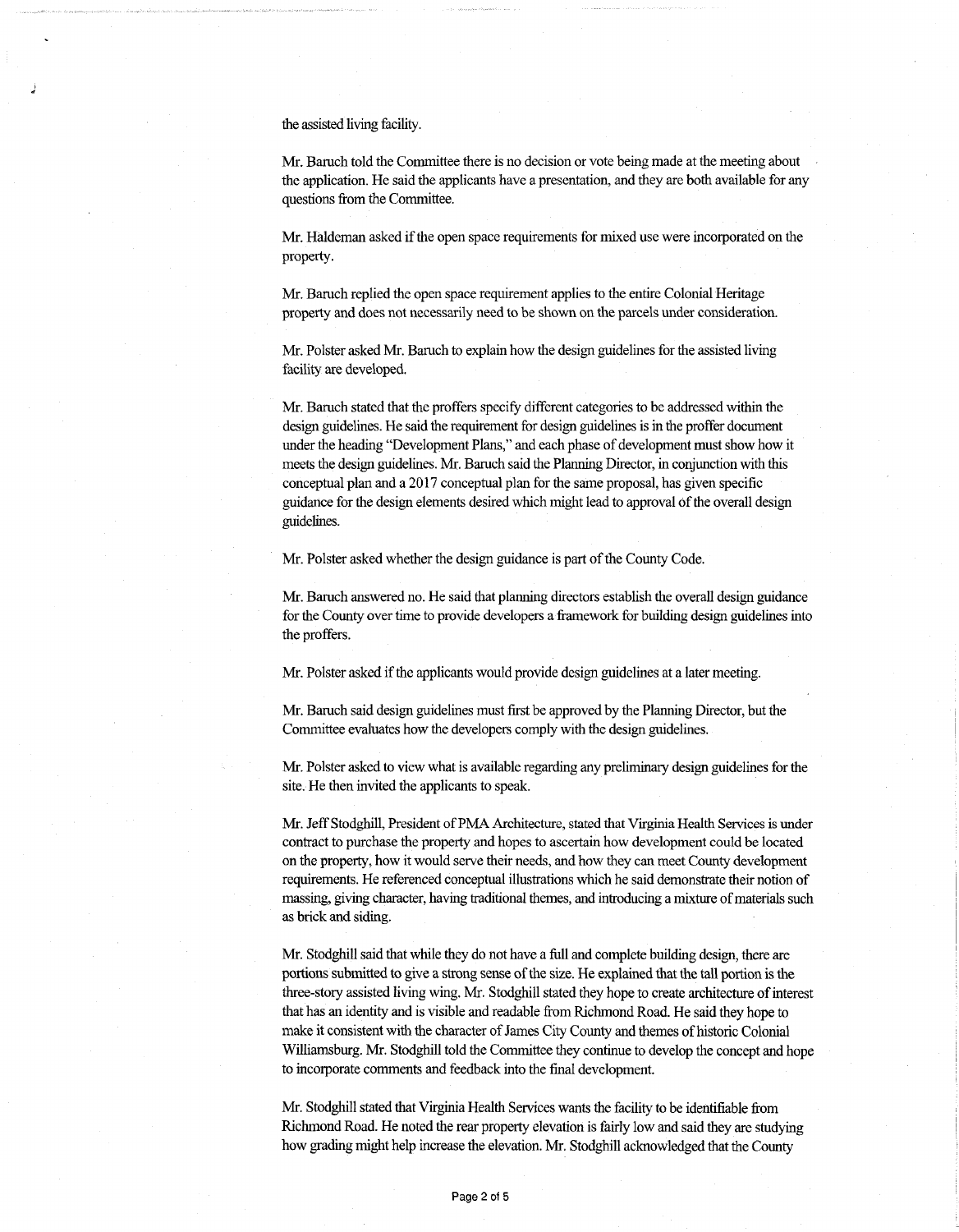would prefer screening methods and minimumparking visible from Richmond Road. He said they have located the majority of parking in the rear and propose a landscaped berm along the front to screen visitor parking.

Mr. Stodghill said there are elements of the land development concept and architecture that are evolving. He said ultimately they will have a set of design guidelines that represent closely what Virginia Health Services wants to build and can act as the cornerstone for the overall parcel design guidelines.

Mr. Jesse Young, Vice President of Virginia Health Services, Inc., explained that their current effort and project is only covering a portion ofthe property under contract. He said the plan builds on 12-13 acres of the 23-acre parcel titled A-1, but the design guidelines would incorporate the entire property and define the design of future development. Mr. Young further stated that current development incorporates the rear area of Parcel A-1, and they have no detailed plan yet for the front portion of the parcel. He explained that Parcel A-2 would remain the property of Lennar Corporation.

Mr. Juan Morgado from the Stormwater and Resource Protection Division (SRP) asked about the undeveloped portion of the A-1 parcel.

Mr. Young said they have not yet defined how the front portion of the A-1 parcel on Richmond Road will be developed. He said the design guidelines will reference and identify parameters.

Mr. Morgado said there may be concerns from SRP with only a portion of the development defined.

Mr. Polster asked staff to clarify the types of land uses permitted.

Mr. Baruch stated there is a mix of different options and types of uses permitted.

Mr. Schmidt asked why the applicants stressed visibility of the facility as an important factor.

Mr. Young replied that from a business perspective, they do not want to be a hidden development but rather a recognizable, identifiable location for reference and ease of access for visitors or family members.

Mr. Schmidt asked how they might then use the front portion of the parcel.

Mr. Young responded that potential uses could include an accessory or complimentary use, medical offices, or some other community-wide use not solely associated with their facility.

Mr. Polster asked for clarification on permitted uses in Land Bay 6.

Mr. Baruch replied the use table would be referenced for any specific use category to determine whether a use is permitted or if a Special Use Permit process would be required.

Mr. Schmidt asked the applicants to consider incorporating and accommodating electric vehicles when developing parking plans. He also inquired about the number of parking spaces required.

Mr. Young said they are confident about the amount of parking required since they operate a very similarly-sized facility elsewhere.

Mr. Joseph Roque from Lennar Corporation said they toured the Newport News facility recently and the parking was widely used.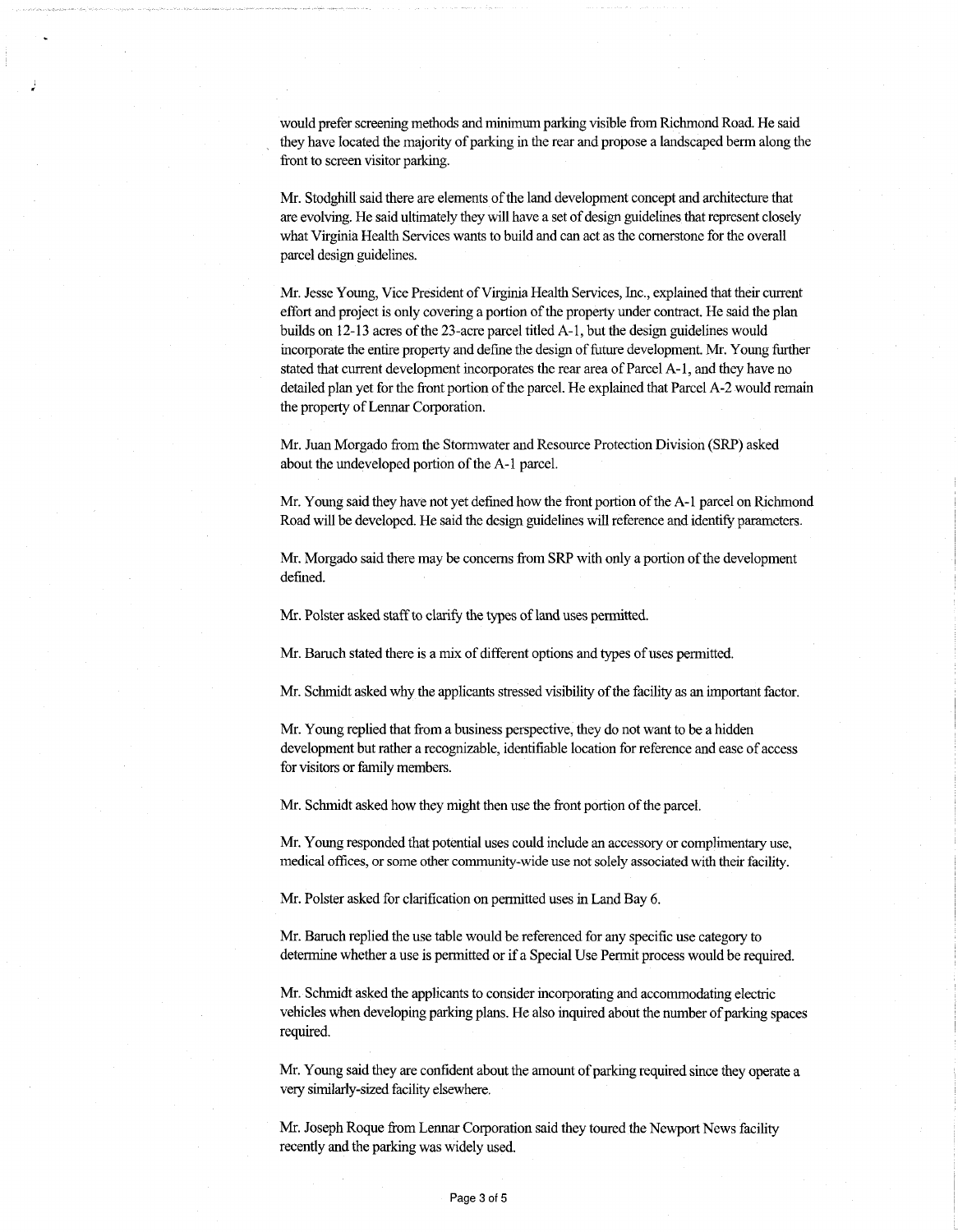Mr. Young said they are looking very closely at requirements to ensure the right amount of parking.

Mr. Baruch said there would be over 100 parking spaces for 84 employees as well as visitors.

Mr. Young agreed, stating that the parking is primarily for employees and visitors with few residents requiring parking.

Mr. Schmidt complimented the layout of the facility and had no comments on the façade.

Mr. Haldeman asked if Lennar Corporation was comfortable with any buffering to the residential area.

Mr. Roque replied there is a buffer requirement already in place of 35 feet with berm.

Mr. Haldeman said he viewed the plan as an approved use with no height concerns.

Mr. Young stated there would be more than 1,000 feet between Richmond Road and the development.

Mr. Roque noted that the intersection and proffered street light are already in place from previous development.

Mr. Polster noted the benefits of a green rooffrom a design and environmental perspective, stating the concept was discussed recently during evaluation of a different assisted living facility plan. He then inquired about the common areas and dining spaces for the planned facility.

Mr. Stodghill described the layout of the facility, nexus of wings and location of nurse stations.

Mr. Polster said he liked that all residents will have a view from their window. He noted other facilities also have a larger gathering room with a view as well. He asked if there would be areas for residents to go outside and sit in the sun.

Mr. Stodghill said they will have a series of outdoor spaces managed by staff, including outdoor patios for both skilled nursing/convalescent and assisted living areas.

Mr. Polster highlighted staffing, transportation and affordable housing concerns and asked the applicants how they might address these issues.

Mr. Young stated they operate seven other skilled care facilities and two other assisted living facilities. He said they see the same struggles elsewhere. Mr. Young said they anticipate that some staff who already live in James City County will ask to relocate their positions to the new facility. He said they also have a very active recruiting process and develop partnerships with nearby schools such as Thomas Nelson Community College. He said they are already addressing staffing issues to be prepared and anticipate a two-year timeline.

Mr. Polster shared ideas previously suggested which include an in-house training program and transportation or bus routing considerations for the workforce.

Mr. Young said they opened an Employment, Enrichment and Education Center for that purpose about a year ago near their corporate facility in Newport News with full-time staff.

Mr. Polster complimented the landscaping of the roadway and any effort to mirror the